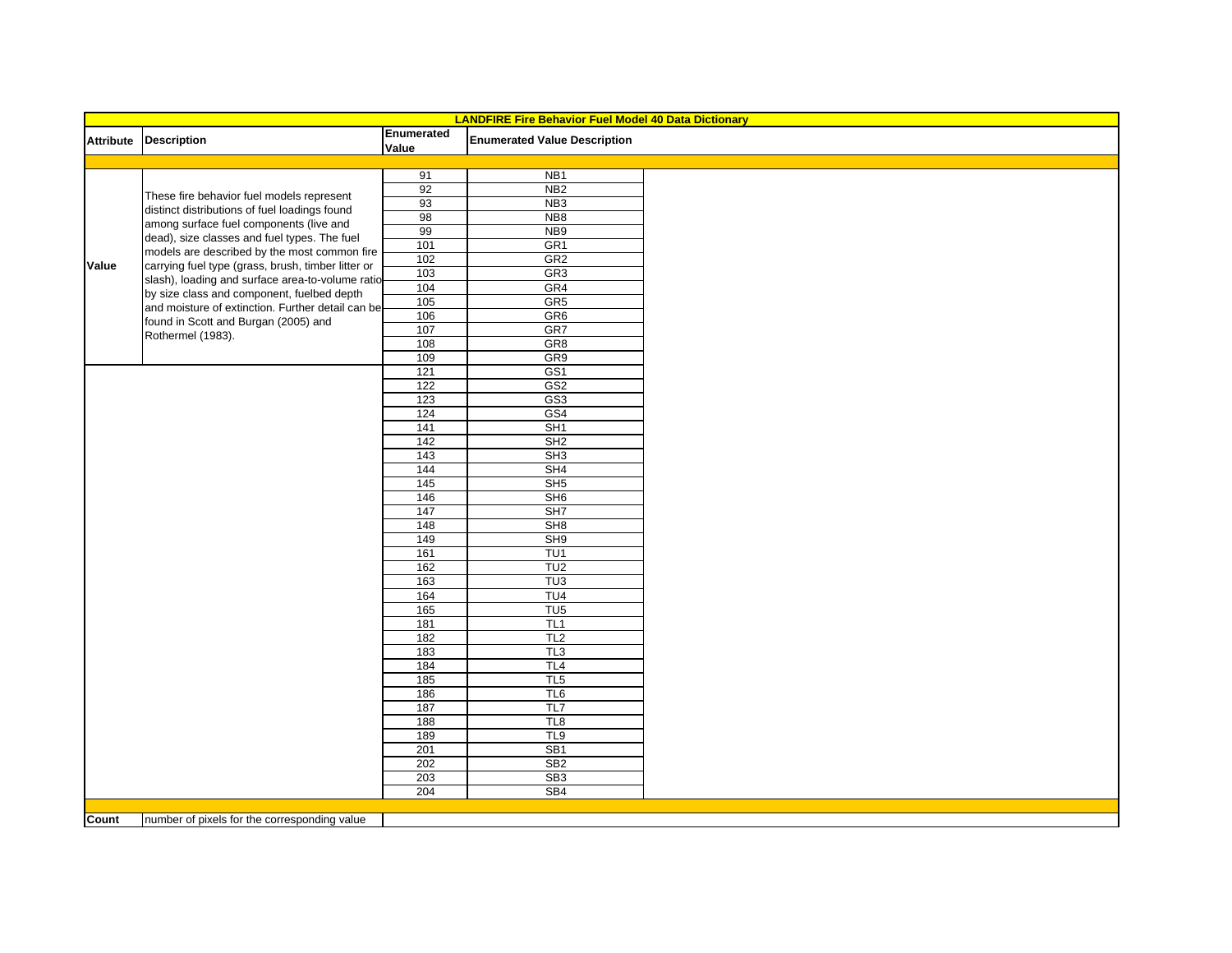| FBFM13<br>display attribute, fire behavior 40 fuel model | NB <sub>1</sub> | Urban                                                                                                                                                                                         |
|----------------------------------------------------------|-----------------|-----------------------------------------------------------------------------------------------------------------------------------------------------------------------------------------------|
|                                                          | N <sub>B2</sub> | Snow/Ice                                                                                                                                                                                      |
|                                                          | NB <sub>3</sub> | Agriculture                                                                                                                                                                                   |
|                                                          | NB <sub>8</sub> | Water                                                                                                                                                                                         |
|                                                          | NB <sub>9</sub> | Barren                                                                                                                                                                                        |
|                                                          | GR <sub>1</sub> | Short, sparse dry climate grass is short, naturally or heavy grazing, predicted rate of fire spread and flame length low                                                                      |
|                                                          | GR <sub>2</sub> | Low load, dry climate grass primarily grass with some small amounts of fine, dead fuel, any shrubs do not affect fire behavior                                                                |
|                                                          | GR <sub>3</sub> | Low load, very coarse, humid climate grass continuous, coarse humid climate grass, any shrubs do not affect fire behavior                                                                     |
|                                                          | GR4             | Moderate load, dry climate grass, continuous, dry climate grass, fuelbed depth about 2 feet                                                                                                   |
| GR <sub>5</sub>                                          |                 | Low load, humid climate grass, fuelbed depth is about 1-2 feet                                                                                                                                |
|                                                          | GR <sub>6</sub> | Moderate load, continuous humid climate grass, not so coarse as GR5                                                                                                                           |
| GR7                                                      |                 | High load, continuous dry climate grass, grass is about 3 feet high                                                                                                                           |
|                                                          | GR <sub>8</sub> | High load, very coarse, continuous, humid climate grass, spread rate and flame length may be extreme if grass is fully cured                                                                  |
| GR9                                                      |                 | Very high load, dense, tall, humid climate grass, about 6 feet tall, spread rate and flame length can be extreme if grass is fully<br>cured                                                   |
|                                                          | GS <sub>1</sub> | Low load, dry climate grass-shrub shrub about 1 foot high, grass load low, spread rate moderate and flame length low                                                                          |
|                                                          | GS <sub>2</sub> | Moderate load, dry climate grass-shrub, shrubs are 1-3 feet high, grass load moderate, spread rate high, and flame length is<br>moderate                                                      |
|                                                          | GS <sub>3</sub> | Moderate load, humid climate grass-shrub, moderate grass/shrub load, grass/shrub depth is less than 2 feet, spread rate is high<br>and flame length is moderate                               |
|                                                          | GS4             | High load, humid climate grass-shrub, heavy grass/shrub load, depth is greater than 2 feet, spread rate is high and flame length<br>very high                                                 |
|                                                          | SH <sub>1</sub> | Low load dry climate shrub, woody shrubs and shrub litter, fuelbed depth about 1 foot, may be some grass, spread rate and flame<br>low                                                        |
|                                                          | SH <sub>2</sub> | Moderate load dry climate shrub, woody shrubs and shrub litter, fuelbed depth about 1 foot, no grass, spread rate and flame low                                                               |
| SH <sub>3</sub><br>SH4<br>SH <sub>5</sub>                |                 | Moderate load, humid climate shrub, woody shrubs and shrub litter, possible pine overstory, fuelbed depth 2-3 feet, spread rate<br>and flame low                                              |
|                                                          |                 | Low load, humid climate timber shrub, woody shrubs and shrub litter, low to moderate load, possible pine overstory, fuelbed depth<br>about 3 feet, spread rate high and flame moderate        |
|                                                          |                 | High load, humid climate grass-shrub combined, heavy load with depth greater than 2 feet, spread rate and flame very high                                                                     |
|                                                          | SH <sub>6</sub> | Low load, humid climate shrub, woody shrubs and shrub litter, dense shrubs, little or no herbaceous fuel, depth about 2 feet,<br>spread rate and flame high                                   |
|                                                          | SH <sub>7</sub> | Very high load, dry climate shrub, woody shrubs and shrub litter, very heavy shrub load, depth 4-6 feet, spread rate somewhat<br>lower than SH6 and flame very high                           |
|                                                          | SH <sub>8</sub> | High load, humid climate shrub, woody shrubs and shrub litter, dense shrubs, little or no herbaceous fuel, depth about 3 feet,<br>spread rate and flame high                                  |
|                                                          | SH <sub>9</sub> | Very high load, humid climate shrub, woody shrubs and shrub litter, dense finely branched shrubs with fine dead fuel, 4-6 feet tall,<br>herbaceous may be present, spread rate and flame high |
|                                                          | TU <sub>1</sub> | Low load dry climate timber grass shrub, low load of grass and/or shrub with litter, spread rate and flame low                                                                                |
| TU <sub>2</sub>                                          |                 | Moderate load, humid climate timber-shrub, moderate litter load with some shrub, spread rate moderate and flame low                                                                           |
|                                                          | TU <sub>3</sub> | Moderate load, humid climate timber grass shrub, moderate forest litter with some grass and shrub, spread rate high and flame<br>moderate                                                     |
|                                                          | TU <sub>4</sub> | Dwarf conifer with understory, short conifer trees with grass or moss understory, spread rate and flame moderate                                                                              |
| TU <sub>5</sub>                                          |                 | Very high load, dry climate shrub, heavy forest litter with shrub or small tree understory, spread rate and flame moderate                                                                    |
|                                                          | TL <sub>1</sub> | Low load compact conifer litter, compact forest litter, light to moderate load, 1-2 inches deep, may represent a recent burn, spread<br>rate and flame low                                    |
|                                                          | TL <sub>2</sub> | Low load broadleaf litter, broadleaf, hardwood litter, spread rate and flame low                                                                                                              |
|                                                          | TL <sub>3</sub> | Moderate load conifer litter, moderate load conifer litter, light load of coarse fuels, spread rate and flame low                                                                             |